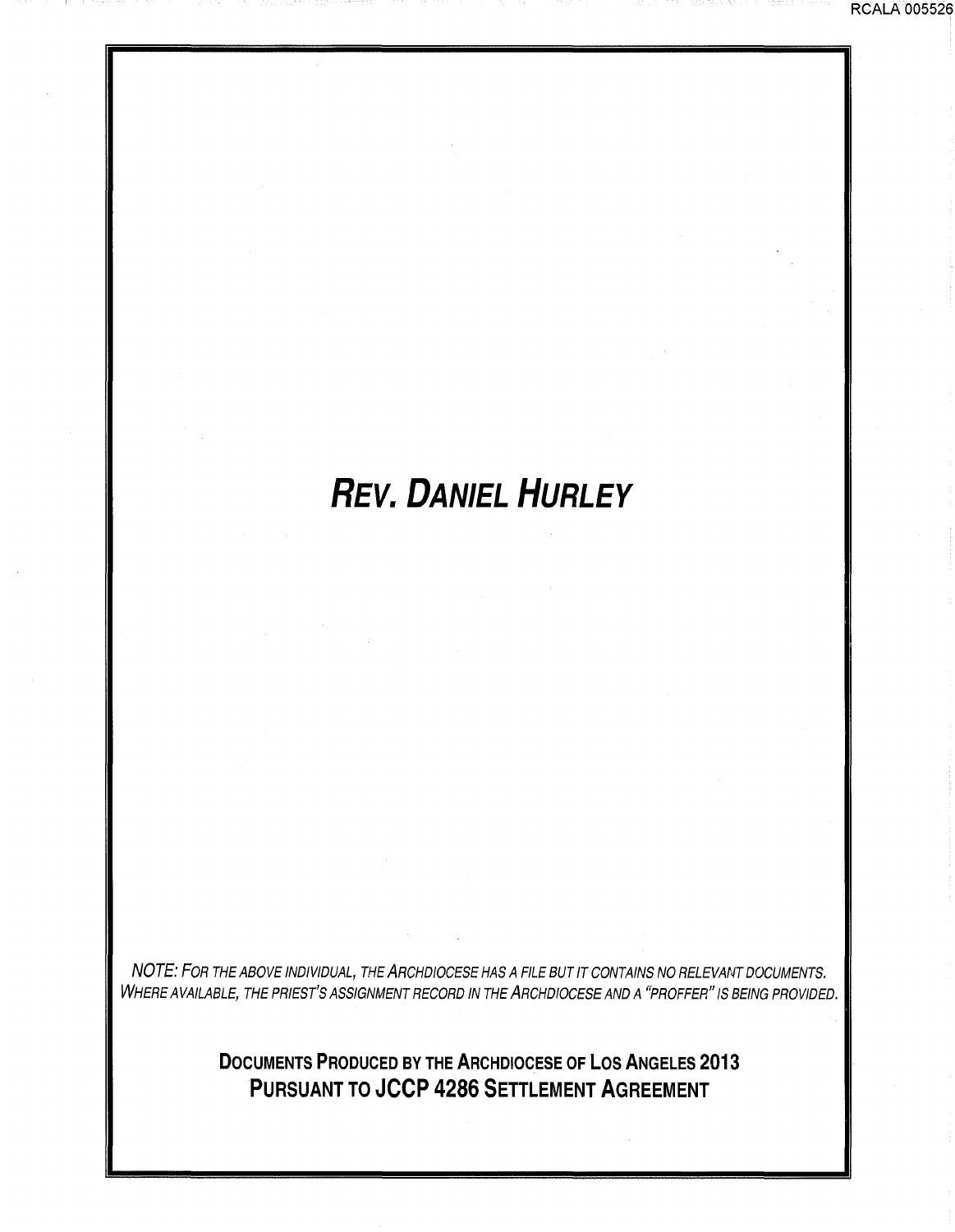## Vicar for Clergy Database

Clergy Assignment Record (Detailed)

Nativity catholic Church, Torrance Pastor, Active Service

## **Rev Msgr Daniel Hurley**

| <b>Current Primary Assignment</b>                                        |                                                                      |                |                                       |
|--------------------------------------------------------------------------|----------------------------------------------------------------------|----------------|---------------------------------------|
| <b>Birth Date</b>                                                        |                                                                      |                | Age:                                  |
| <b>Birth Place</b>                                                       |                                                                      | Deanery:       |                                       |
| Diaconate Ordination                                                     |                                                                      |                |                                       |
| Priesthood Ordination                                                    | 6/19/1921                                                            |                |                                       |
| Diocese Name                                                             | Archdiocese of Los Angeles                                           |                |                                       |
| Date of Incardination                                                    | 10/1/1927                                                            |                |                                       |
| Religious Community                                                      |                                                                      |                |                                       |
| <b>Ritual Ascription</b>                                                 |                                                                      |                |                                       |
| Ministry Status                                                          | Deceased                                                             |                |                                       |
| Canon State                                                              | Diocesan Monsignor                                                   | Incard Process |                                       |
| <b>Begin Pension Date</b>                                                |                                                                      |                |                                       |
| Seminary                                                                 |                                                                      |                |                                       |
| Ethnicity                                                                |                                                                      |                |                                       |
|                                                                          |                                                                      |                |                                       |
| <b>Fingerprint Verification and Safeguard Training</b>                   |                                                                      |                |                                       |
| Date Background Check                                                    |                                                                      |                |                                       |
| Virtus Training Date                                                     |                                                                      |                |                                       |
|                                                                          |                                                                      |                |                                       |
|                                                                          | <b>Assignment History</b>                                            |                |                                       |
|                                                                          |                                                                      |                |                                       |
| <b>Assignment</b>                                                        |                                                                      |                | <b>Beginning Date Completion Date</b> |
| Deceased                                                                 |                                                                      | 8/22/1982      |                                       |
| Resident                                                                 | St. John of God Retirement and Care Center, Los Angeles Resident,    | 2/1/1981       | 8/21/1982                             |
| St. Catherine by the Sea Convent, Ventura Resident, Resident             |                                                                      | 2/8/1973       | 1/31/1981                             |
| Retired                                                                  | Our Lady of the Assumption Catholic Church, Ventura Pastor Emeritus, | 3/15/1972      | 2/7/1973                              |
| Domestic Prelate, Elevated                                               |                                                                      | 3/6/1959       | 8/21/1982                             |
| Service                                                                  | Our Lady of the Assumption Catholic Church, Ventura Pastor, Active   | 10/22/1954     | 3/14/1972                             |
| Service, Exact start date not known                                      | San Buenaventura Mission Catholic Church, Ventura Pastor, Active     | 5/1/1939       | 10/21/1954                            |
| St. Aloysius Gonzaga Catholic Church, Los Angeles Pastor, Active Service |                                                                      | 10/12/1932     | 4/30/1939                             |

10/11/1928 10/11/1932